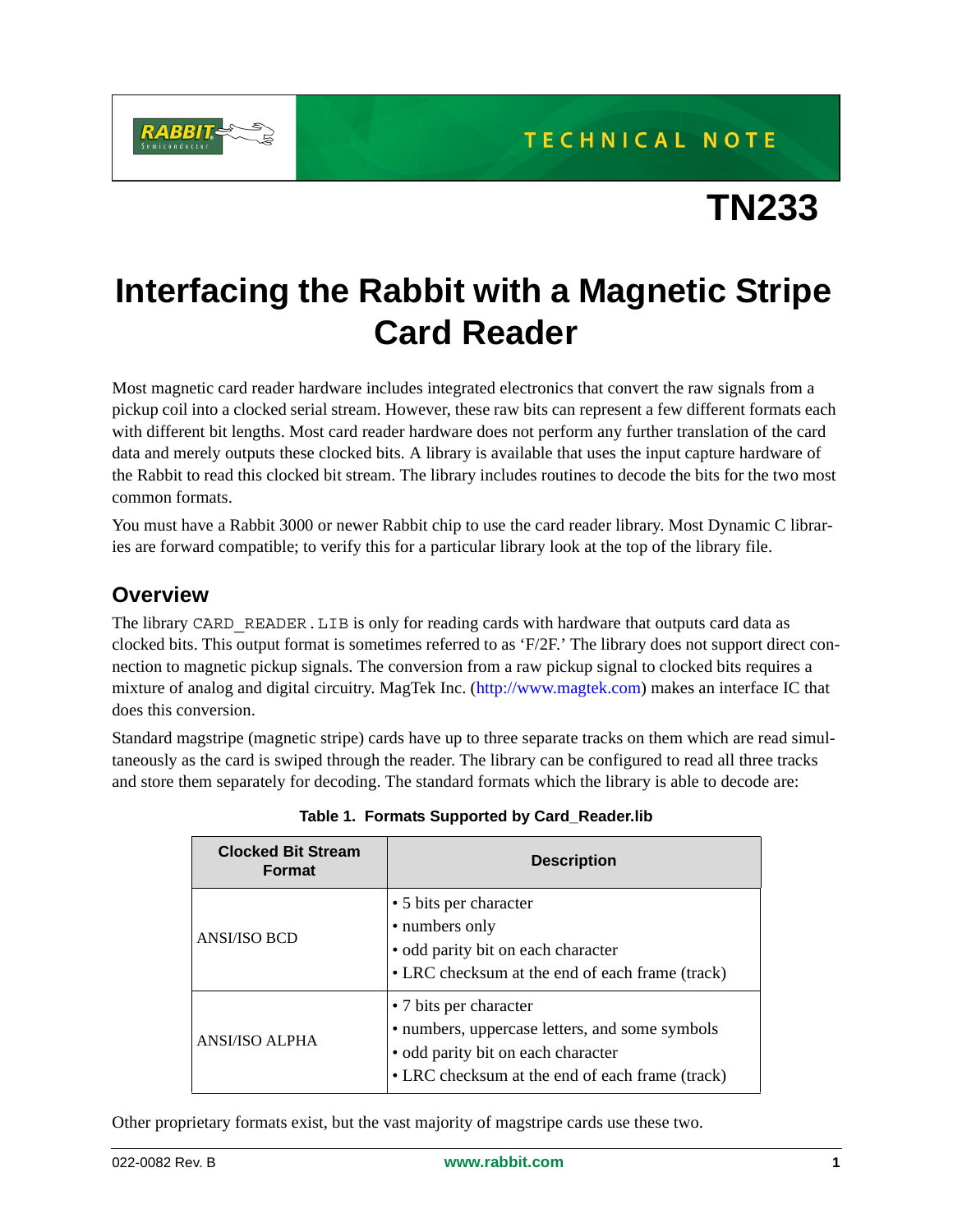# **Hardware Connections**

There are 4 input capture channels on the Rabbit 3000. The card reader software uses one for each track read, plus one channel for the 'card present' signal. The input capture hardware is used in its simplest mode: It interrupts on transitions of the strobe signal for each track. The input capture hardware can use pins on either parallel port D or G. The card reader library takes advantage of this by using port D by default, but allowing port G to be used instead if CR\_USEPORTG is defined.

Here is the pinout:

| Pin                                            | <b>Description</b>    |
|------------------------------------------------|-----------------------|
| PD1 or PG1                                     | <b>CARD PRESENT</b>   |
| PD <sub>2</sub> or P <sub>G</sub> <sub>2</sub> | Track 1 DATA          |
| PD3 or PG3                                     | <b>Track 1 STROBE</b> |
| PD4 or PG4                                     | Track 2 DATA          |
| PD5 or PG5                                     | <b>Track 2 STROBE</b> |
| PD6 or PG6                                     | Track 3 DATA          |
| PD7 or PG7                                     | <b>Track 3 STROBE</b> |

**Table 2. Parallel Port Pins used for Input Capture**

Most card reader hardware will only have pins for tracks 1 and 2, or even track 1 only. The card reader will also need power and ground signals connected. There is no real standard for card reader hardware, so you must consult the datasheet for your card reader model to make the correct connections. If your card reader device supports fewer than three tracks, you can leave the extra track signals on the rabbit unconnected. An application program must set the macro READER TRACKS to however many tracks the card reader hardware has.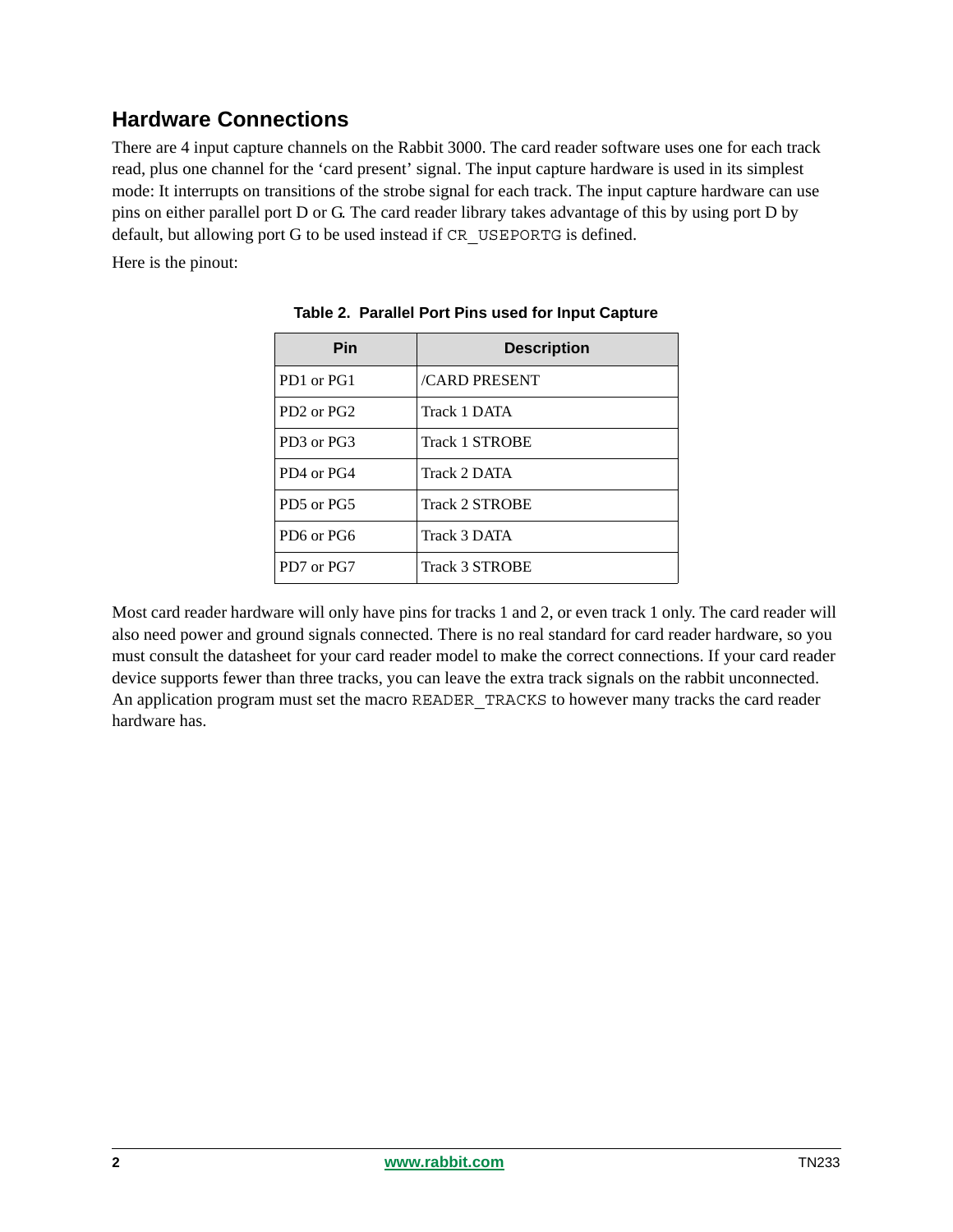## **Library API**

The card reader software is interrupt driven, so collection of card data is automatic. The routines described below initialize the input capture ISR, get completed bit streams, and translate bit streams into BCD or ASCII data. Because a set of card data is read automatically, a practical application should only need to check for a completed read 2-5 times per second, rather than constantly polling for incoming data.

### **CRinit**

#### **void CRinit( int tracks );**

#### **DESCRIPTION**

Sets up the software to listen for /CARD PRESENT signal and read tracks.

#### **PARAMETERS**

**tracks** Number of tracks used by reader hardware.

#### **CRsetBuffer**

**void CRsetBuffer( int track, char \*buffer, int len );**

#### **DESCRIPTION**

Assigns buffer space for track data to be read into. Bits read from a card are packed into this byte-array with the LSB of the first byte being the first bit received.

#### **PARAMETERS**

| track  | Track using this buffer              |
|--------|--------------------------------------|
| buffer | Pointer to byte array for track data |
| len    | Size of buffer (in bytes)            |

#### **CRstartRead**

#### **void CRstartRead( void );**

#### **DESCRIPTION**

Prepares to read the next card swipe that comes along. The track buffers should be considered 'in use' until CRcheckRead() below returns true.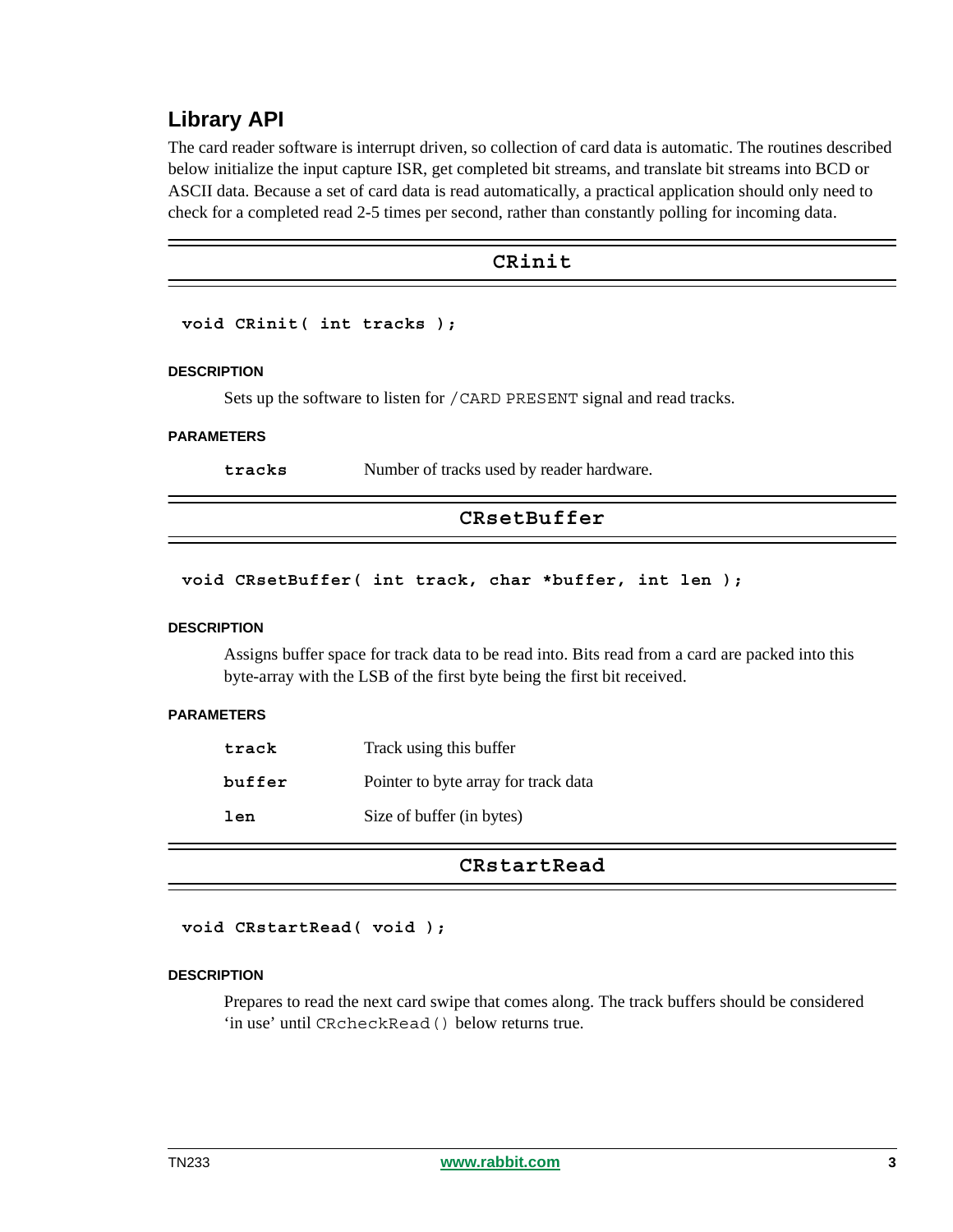## **CRcheckRead**

#### **int CRcheckRead( void );**

#### **DESCRIPTION**

Indicates if a card read has completed. When this function returns true  $(1)$  CRqetBuffer $()$ is called to determine how many bits were read from each track. Once a set of data has been read in, the buffers will hold it until the next call to CRstartRead().

#### **RETURN VALUE**

- 1: Read operation has completed.
- 0: Still waiting for read operation to finish.

## **CRgetBuffer**

#### int CRgetBuffer( int track, char \*\*track buffer );

#### **DESCRIPTION**

After a card is read, this function returns the number of bits (not bytes) read into the buffer for a track. The bits are arranged in the buffer with the first bit read as the least significant bit of the first byte.

#### **PARAMETERS**

| track        | The track to get data from.                                                    |
|--------------|--------------------------------------------------------------------------------|
| track buffer | Address of a char pointer variable. If this is a non-null address, the pointer |
|              | will be set to the read buffer for the specified track.                        |

#### **RETURN VALUE**

0: Empty buffer

>0: Number of bits read from the specified track.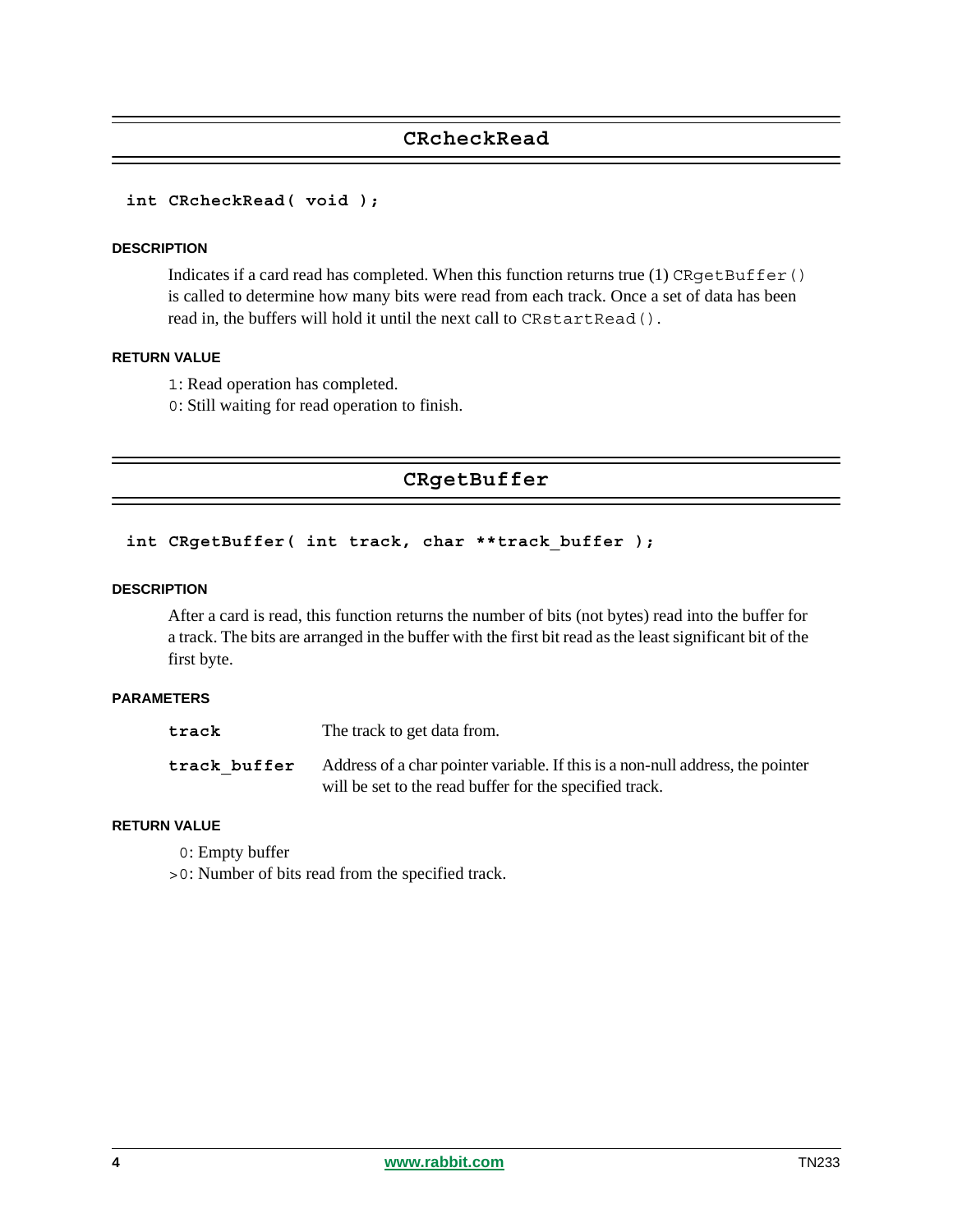## **CRalphaDecode**

#### **int CRalphaDecode( char \*bits, int len, char \*result\_buf );**

#### **DESCRIPTION**

Attempts to decode bits read from a card into ASCII data using the standard for ASCII data: 6 data + 1 parity bit per character. Looks for start and end sentinel characters, but does not include them in the result buffer. Checks parity and LRC.

#### **PARAMETERS**

| bits       | Array of raw bits from a card read. The read buffer for a track can be used<br>'as is' here.                |
|------------|-------------------------------------------------------------------------------------------------------------|
| len        | Size, in bits, of the data read.                                                                            |
| result buf | A character array that will be filled with a null-terminated string containing<br>the decoded ASCII string. |

#### **RETURN VALUE**

1 - Decoding was successful. Decoded ASCII string loaded into result\_buf.

2 - Decoding failed; the data had errors or is not in ASCII format.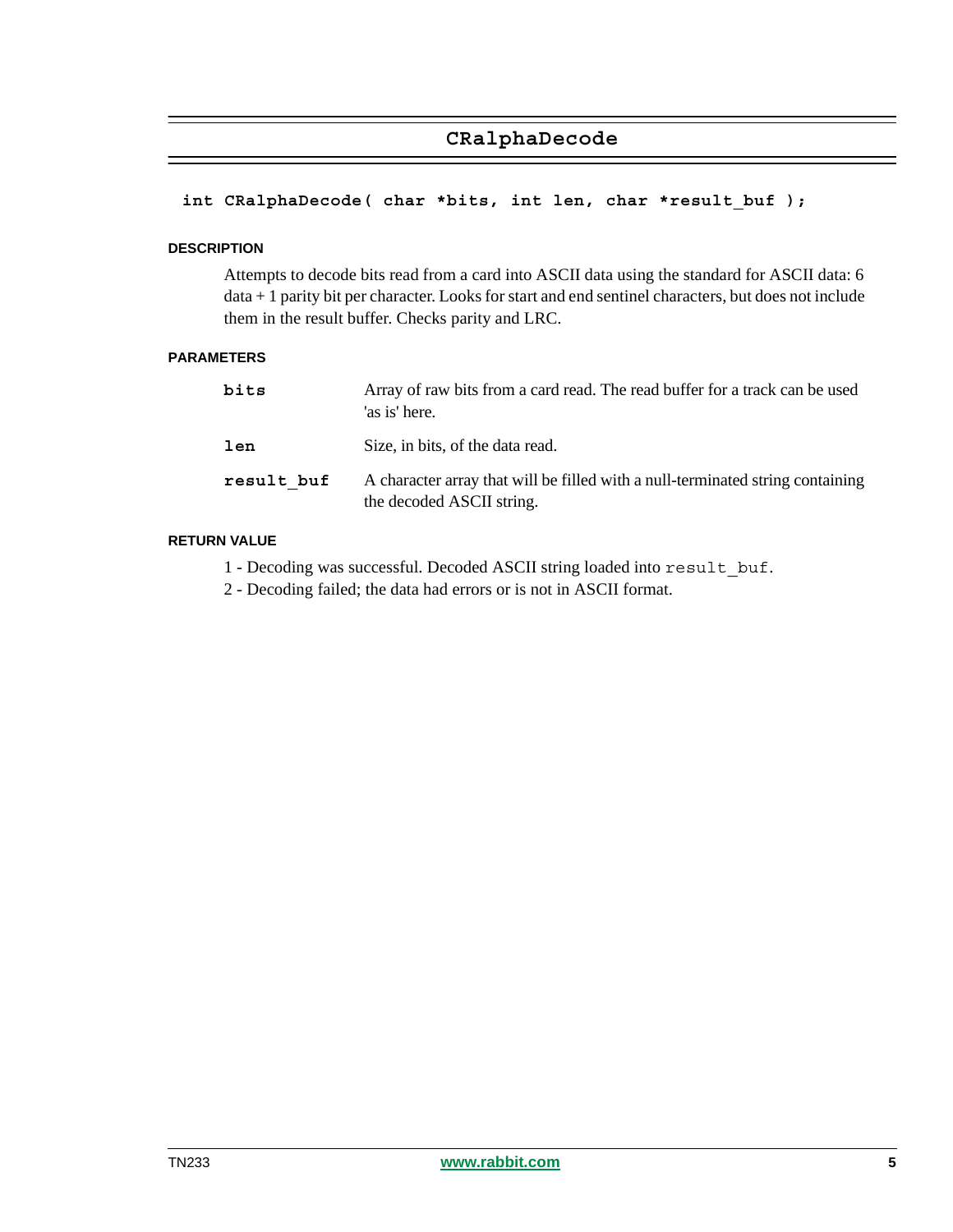## **CRbcdDecode**

#### **int CRbcdDecode( char \*bits, int len, char \*result\_buf );**

#### **DESCRIPTION**

Attempts to decode bits read from a card into BCD data, i.e. 4 data + 1 parity bit per digit. Looks for start and end sentinel characters, but does not include them in the result buffer. Field separators are included as their ASCII equivalent '='. Checks parity and LRC.

#### **PARAMETERS**

| bits       | Array of raw bits from a card read. The read buffer for a track can be used<br>'as is' here.              |
|------------|-----------------------------------------------------------------------------------------------------------|
| len        | Size, in bits, of the data read.                                                                          |
| result buf | A character array that will be filled with a null-terminated string containing<br>the decoded BCD string. |

#### **RETURN VALUE**

1: Decoding is successful. Decoded BCD string loaded into result buf.

0: Decoding failed, the data had errors or is not in BCD format.

## **Library Internals**

The card reader library uses the 4 input capture channels built into the Rabbit 3000. In this application, their pulse measurement capabilities are not used and they are set up as simple edge-triggered external interrupts. The function CRinit () sets this up to trigger an ISR written in assembly that reads bits into their designated buffers. The ISR also monitors the /CARD PRESENT signal to determine when a card has been completely read. The data in the buffers is kept until the next call to CRstartRead(). The buffered data must be processed and CRstartRead() must be called before another card can be read. This is generally not a burden, since cards will not be read more than a few times per second in most applications.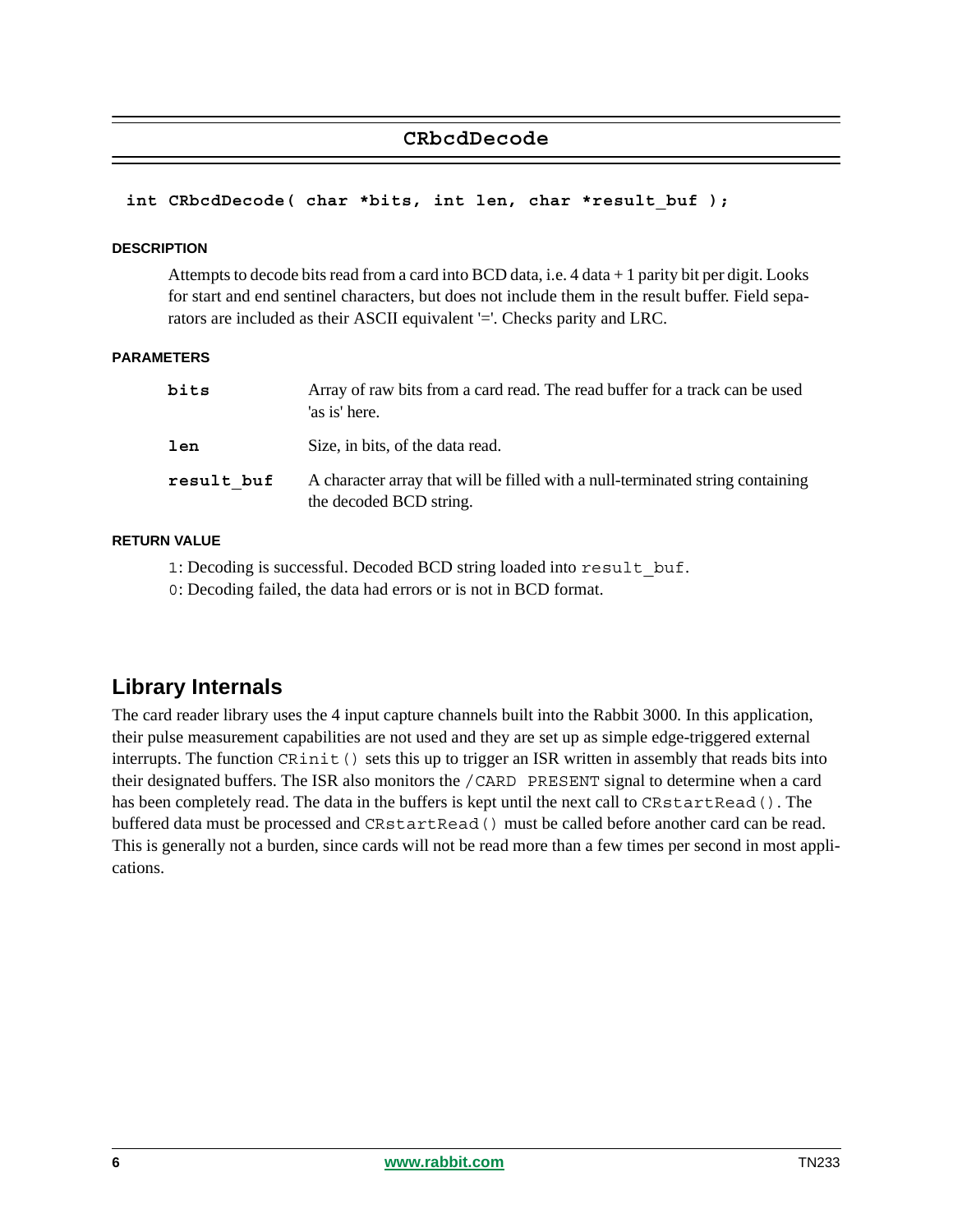# **Sample Application**

A very simple sample program (CARD\_READ\_TEST.C) is provided that reads each track, attempts to decode it into both ASCII and BCD formats, and prints the results if either decoding is successful. To use this sample you will need a card reader device that outputs card data in clocked format. Swiping a card through the reader should cause the card data to be printed to the Stdio window if any of the tracks have BCD or ALPHA data on them.

```
// Priority for interrupts on card reader lines
#define CR_IPLEVEL 1
//#define CR_USEPORTG
#use "card_reader.lib"
// Set to number of tracks on card reader hardware
#define READER_TRACKS 2
// Need a place to store bits as they are read in
#define TRACK_BUF_SIZE 128
char track buf [READER_TRACKS] [TRACK_BUF_SIZE];
main()
{
   int i;
   int bit_count;
   char track str[150];
  CRinit(READER_TRACKS);
  // Assign buffers to each track to be read.
   for(i = 0; i < READER TRACKS; i++)CRsetBuffer(i, track buf[i], TRACK BUF SIZE);
  while(1) {
     CRstartRead();
     printf("Waiting for card swipe.\n");
     while(!CRcheckRead()); //just wait
     for(i = 0;i < READER TRACKS;i++){
        bit count = CRgetBuffer(i, NULL);
        printf("Track d(d bits) \n", i+1, bit count);
        if(CRalphaDecode(track buf[i], bit count, track str))
           printf("\nAppears to be ALPHA data\n%s\n", track str);
        else if(CRbcdDecode(track buf[i], bit count, track str))
           printf("\nAppears to be BCD data\n%s\n", track str);
        else
           printf("Could not decode bits\n");
        printf(''\n'');
      }
     printf(''\n'');
   }
}
```